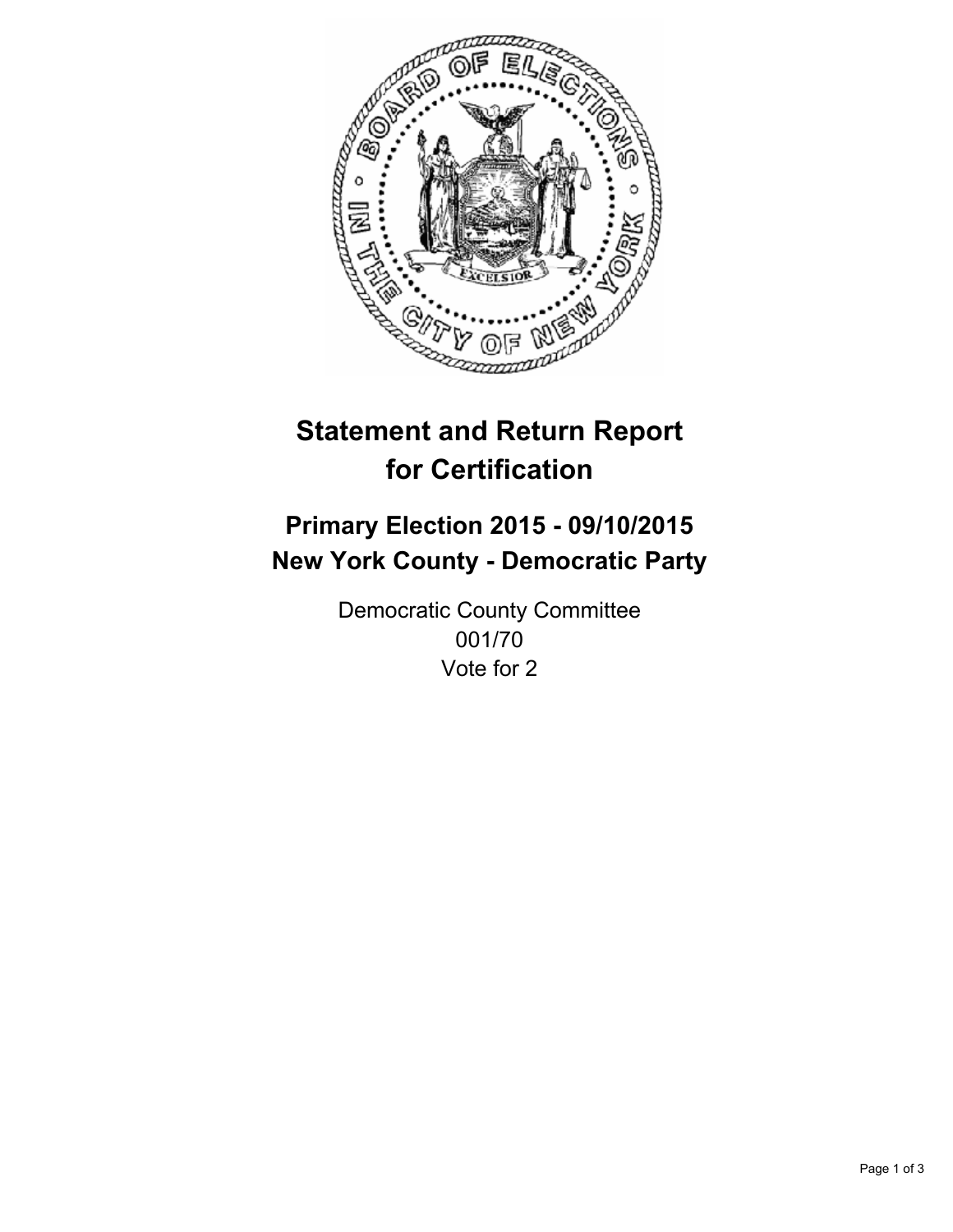

#### **Assembly District 70**

| <b>PUBLIC COUNTER</b>                                    | 60 |
|----------------------------------------------------------|----|
| ABSENTEE/MILITARY                                        | 3  |
| <b>AFFIDAVIT</b>                                         | 0  |
| <b>Total Ballots</b>                                     | 63 |
| Less - Inapplicable Federal/Special Presidential Ballots | 0  |
| <b>Total Applicable Ballots</b>                          | 63 |
| <b>SARA MORRIS</b>                                       | 21 |
| <b>MABEL HARTRIDGE</b>                                   | 17 |
| <b>ZENORA THOMAS</b>                                     | 19 |
| DOROTHY CHAPMAN                                          | 21 |
| <b>Total Votes</b>                                       | 78 |
| Unrecorded                                               | 48 |